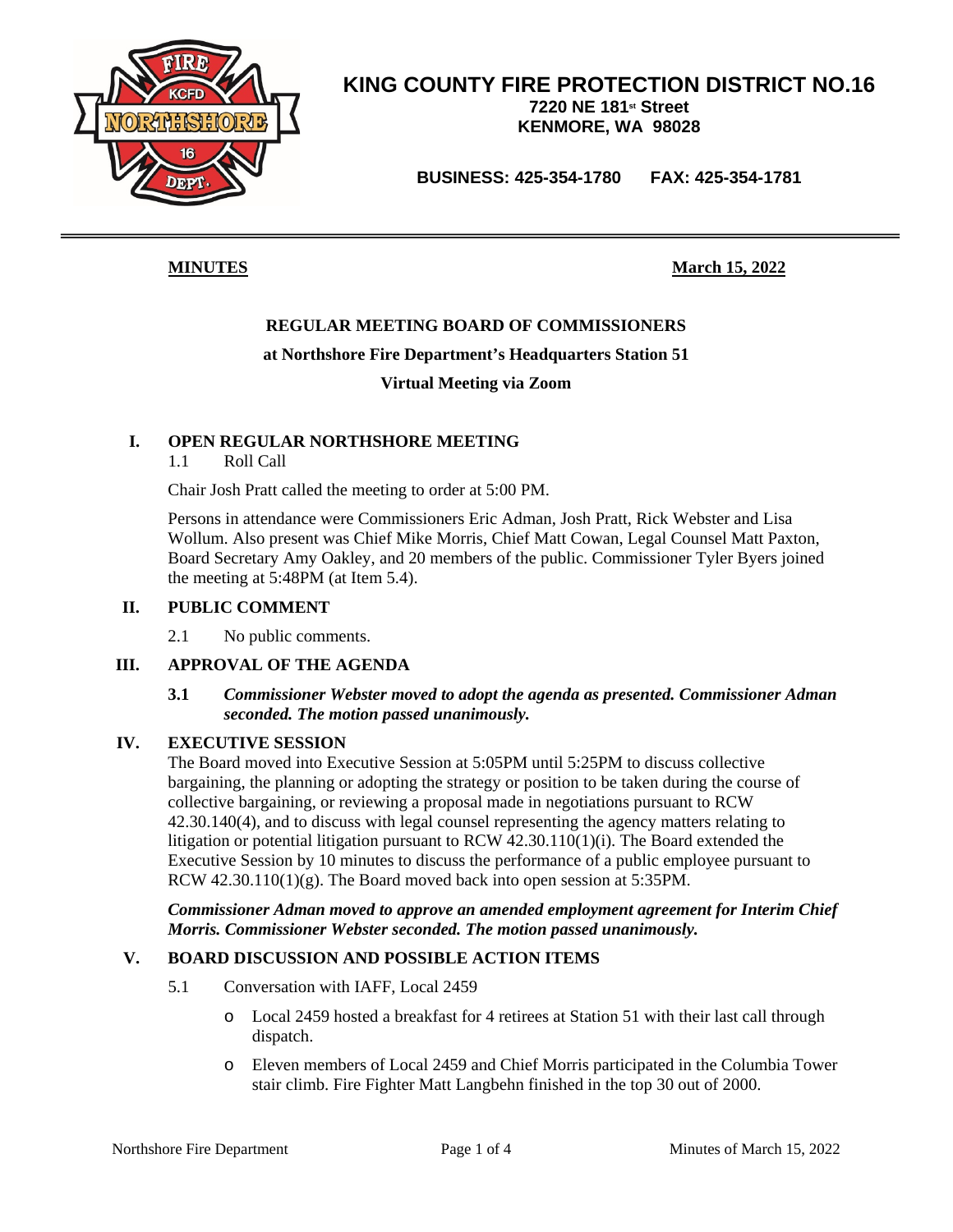- 5.2 Update from Chiefs on Battalion Chief Position
	- o Chief Morris and Chief Cowan discussed a transition plan for BC coverage and attrition through 2023.
- 5.3 Update from Blending Committee
	- o Chief Cowan updated the Board on the progress of the blending committee with the two local unions.
- 5.4 Update from Shoreline Fire Department Negotiation Team
	- o Commissioner Byers joined the meeting.
	- o The Board discussed progress made towards finalizing the ILA with Shoreline Fire Department, with a June  $1<sup>st</sup>$  expected implementation date.
	- o The Board discussed timing for a possible special meeting next week to finalize. No specific meeting date was set.
- 5.5 Update from KCFD16 Administrative Activities Not Covered in Contract for Services Subcommittee
	- o Commissioner Webster updated the Board that the ILA will determine the items not covered under the Contract for Services.
	- o This item will be discussed further at future meetings.
- 5.6 Name/Rebranding Discussion
	- o The Board discussed getting input from interested parties.
	- o This item will be discussed further at future meetings.
- 5.7 Discussion of Return to In-person Meetings
	- o Legal Counsel Matt Paxton updated the Board on the requirements for open public meetings.
	- o The Board discussed options for returning to in-person meetings.
	- o The Board requested Chief Morris to research the technological capabilities of hosting a hybrid meeting at Station 51.
	- o The Board agreed to tentatively return to in-person meetings the first meeting in May 2022.

#### **VI. BOARD RESOLUTIONS**

6.1 None

#### **VII. CONSENT AGENDA**

- 7.1 Vouchers
	- o The General Fund Vouchers totaled \$133,051.27
	- o The Reserve Fund Vouchers totaled \$8,154.97
- 7.2 Meeting Minutes: 3/1/2022 and 3/3/2022

#### *Commissioner Webster moved to accept the consent agenda as presented. Commissioner Wollum seconded. The motion passed unanimously.*

#### **VIII. REPORTS**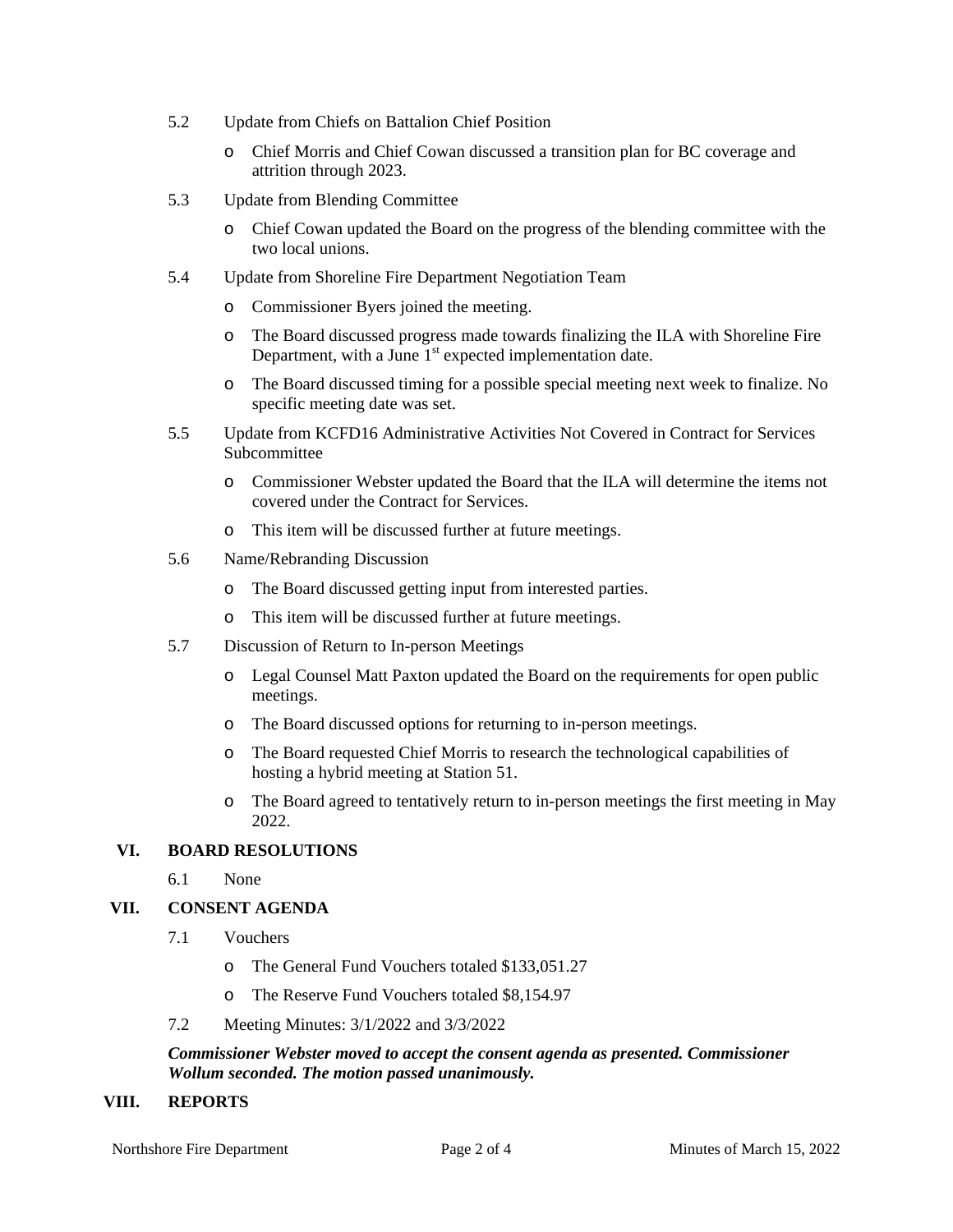#### 8.1 Fire Chief Report

- o Chief Morris congratulated the promotions of BC John Burrow, BC Anders Hansson, Training Captain Brian Ford, Lt. Travis Ross, Lt. Joe Heilman. A promotion ceremony will be held at the May 3rd meeting.
- o Eleven fire benefit charge appeals were approved.
- o Chief Morris updated the Board on minor accident with Engine 151.
- o Chief Morris updated the Board that the WSRB rating is due in June 2022. WSRB recommended that NSFD roll into Shoreline's evaluation that will occur in August 2022, and should be a seamless transition.
- o Chief Morris discussed the transition plan for vehicle maintenance from NUD to Shoreline Fleet Maintenance.
- o The Board discussed the automatic aid statistics the past two months.
- 8.2 Commissioner Reports
	- o None
- 8.3 Legal Counsel Reports

o None

#### **IX. UPCOMING BOARD AGENDAS**

9.1 Setting of Future Meeting Agenda(s)

In addition to the standard items, the April  $5<sup>th</sup>$  agenda will include an update on the status of technology needed for return to in-person meetings, Contract for Services Negotiation Team, and update on Administrative Activities subcommittee.

#### **ADJOURNMENT**

The meeting adjourned at 6:13PM

#### **NEXT MEETING DATE**

The next regular Board of Commissioners meeting is scheduled for April 5, 2022, at 5:00PM.

Attachments: Agenda, Vouchers, Minutes 3/1/22 & 3/3/22, Chiefs Report.

#### **BOARD OF COMMISSIONERS**

Electronically signed- Eric Adman

**ERIC ADMAN**, Member

Electronically signed- Josh Pratt

#### **JOSH PRATT,** Member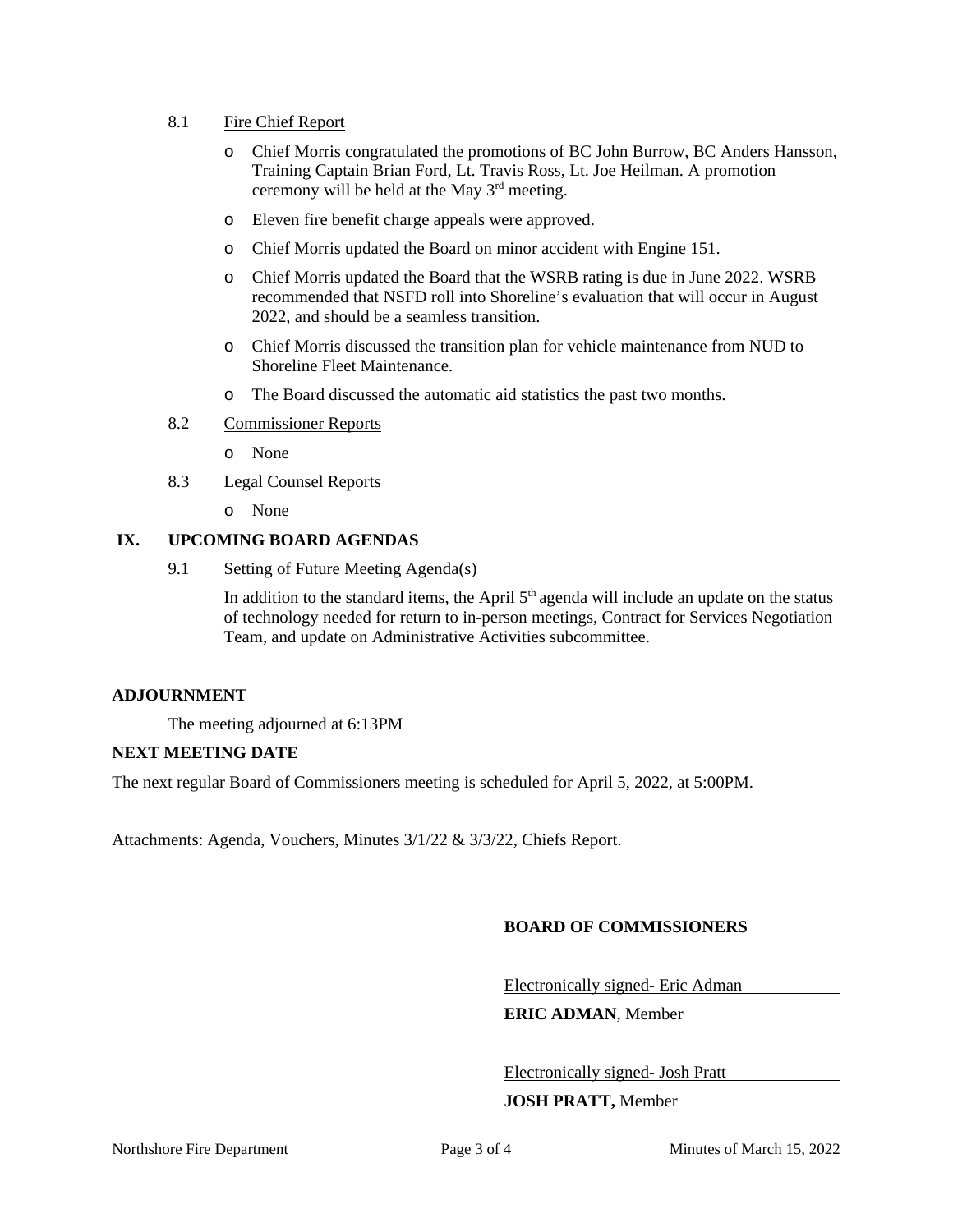Electronically signed- Tyler Byers

**TYLER BYERS**, Member

Electronically signed- Rick Webster

**RICK WEBSTER,** Member

Electronically signed- Lisa Wollum **LISA WOLLUM**, Member

#### **ATTEST**

Amy Oakley

**Amy Oakley,** Secretary King County Fire Protection District No. 16 Adopted at a Regular Meeting of the Board of Commissioners on April 5th, 2022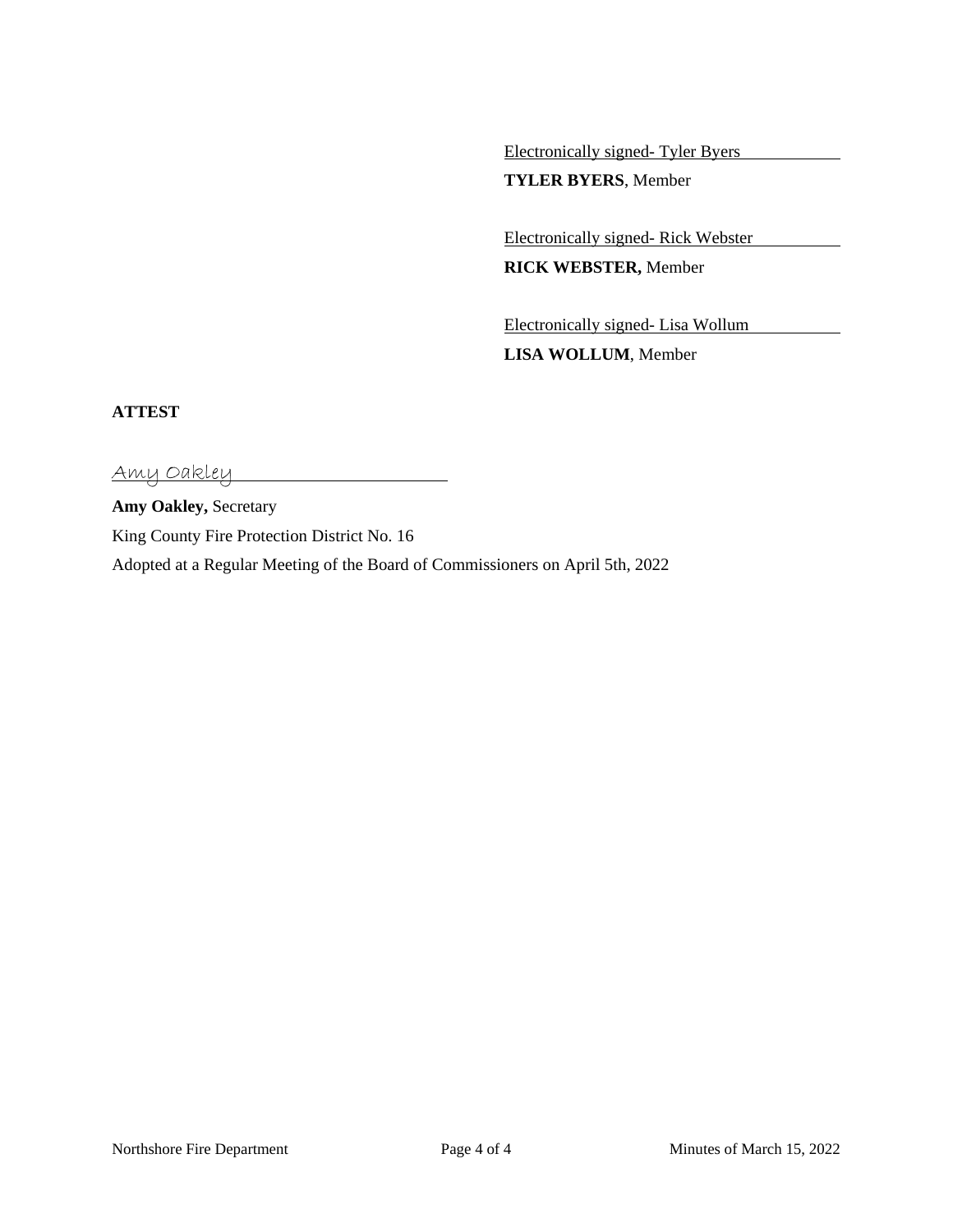| From:    | Pratt, Josh                                             |
|----------|---------------------------------------------------------|
| To:      | <b>NSFD Board Secretary</b>                             |
| Subject: | RE: E-Signatures - Approved documents- 4/5/2022 Meeting |
| Date:    | Thursday, April 7, 2022 6:41:20 AM                      |

The following documents are Approved and Electronically Signed this 7<sup>th</sup> day of April, 2022, by **Commissioner Josh Pratt.** 

- AP NOSHRFIR APSUPINV 20220404163204 RES Fund
- AP\_NOSHRFIR\_APSUPINV\_20220404163426 GEN Fund
- March 2022 HRA Transfer Approval Document
- March DRS Approval Document
- March Month End Payroll Approval Document
- March Month End Payroll Taxes Approval Document
- MOU Battalion Chief Work for Chief Morris
- Shannon Moore Separation Agreement
- Chief Morris Amended and Restated Employment Agreement
- Meeting Minutes 3/15/2022

| From:    | <b>Byers, Tyler</b>                                     |
|----------|---------------------------------------------------------|
| To:      | <b>NSFD Board Secretary</b>                             |
| Subject: | RE: E-Signatures - Approved documents- 4/5/2022 Meeting |
| Date:    | Wednesday, April 6, 2022 3:29:26 PM                     |

The following documents are Approved and Electronically Signed this 6 day of April, 2022, by Commissioner Tyler Byers.

- AP NOSHRFIR APSUPINV 20220404163204 RES Fund
- · AP NOSHRFIR APSUPINV 20220404163426 GEN Fund
- March 2022 HRA Transfer Approval Document
- March DRS Approval Document
- March Month End Payroll Approval Document
- March Month End Payroll Taxes Approval Document
- MOU Battalion Chief Work for Chief Morris
- Shannon Moore Separation Agreement
- Chief Morris Amended and Restated Employment Agreement
- Meeting Minutes 3/15/2022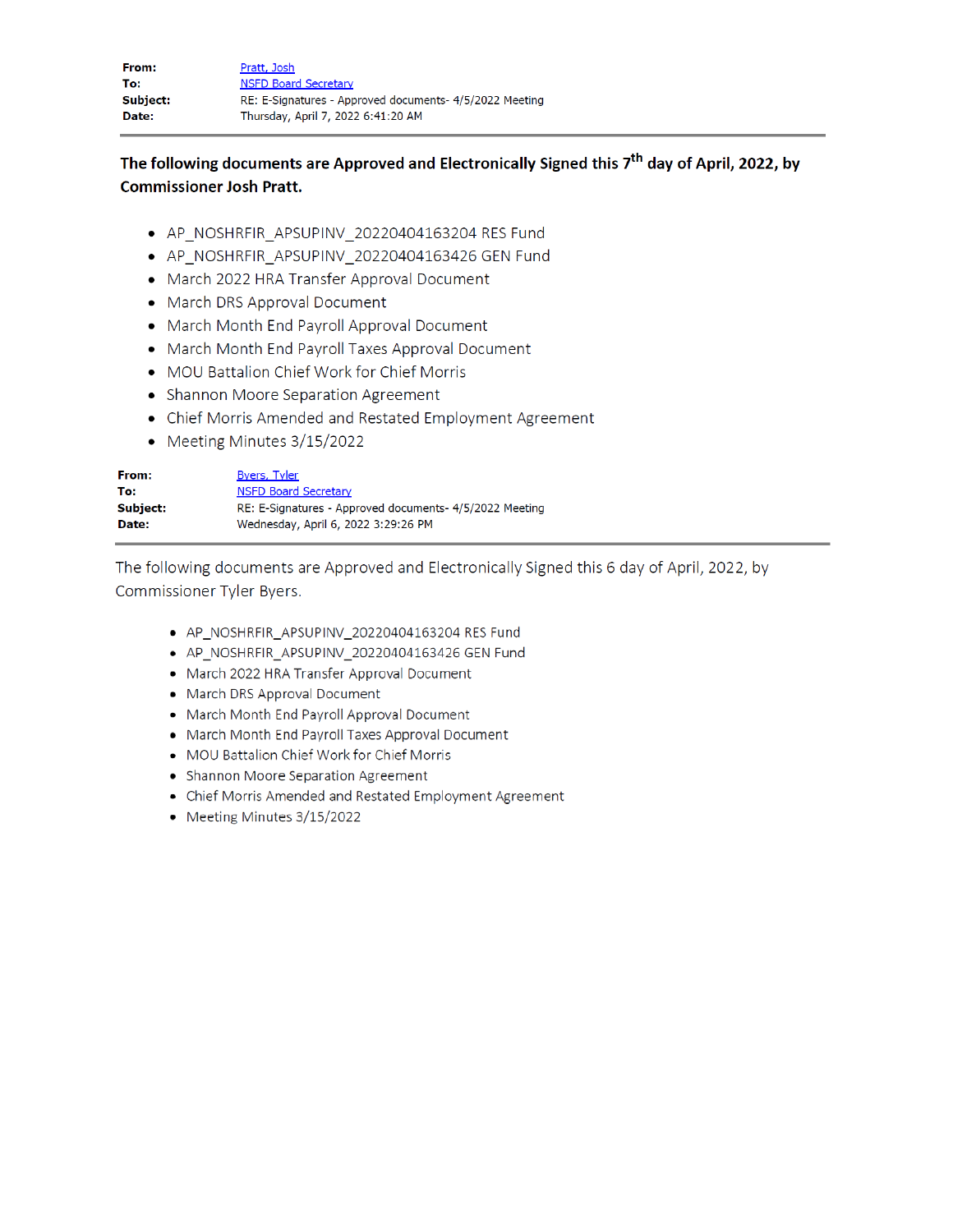| From:    | Webster, Richard                                        |
|----------|---------------------------------------------------------|
| To:      | <b>NSFD Board Secretary</b>                             |
| Subject: | RE: E-Signatures - Approved documents- 4/5/2022 Meeting |
| Date:    | Wednesday, April 6, 2022 2:19:26 PM                     |

#### The following documents are Approved and Electronically Signed this 6th day of April, 2022, by **Commissioner Rick Webster.**

- AP\_NOSHRFIR\_APSUPINV\_20220404163204 RES Fund
- AP\_NOSHRFIR\_APSUPINV\_20220404163426 GEN Fund
- March 2022 HRA Transfer Approval Document
- March DRS Approval Document
- March Month End Payroll Approval Document
- March Month End Payroll Taxes Approval Document
- MOU Battalion Chief Work for Chief Morris
- Shannon Moore Separation Agreement
- Chief Morris Amended and Restated Employment Agreement
- Meeting Minutes 3/15/2022

| From:               | <b>Eric Adman NSFD</b>                                                                                                                                                                                                                                                                                                                                                                                                                                                                                                                                       |
|---------------------|--------------------------------------------------------------------------------------------------------------------------------------------------------------------------------------------------------------------------------------------------------------------------------------------------------------------------------------------------------------------------------------------------------------------------------------------------------------------------------------------------------------------------------------------------------------|
| To:                 | <b>NSFD Board Secretary</b>                                                                                                                                                                                                                                                                                                                                                                                                                                                                                                                                  |
| Subject:            | Re: E-Signatures - Approved documents- 4/5/2022 Meeting                                                                                                                                                                                                                                                                                                                                                                                                                                                                                                      |
| Date:               | Wednesday, April 6, 2022 10:04:52 AM                                                                                                                                                                                                                                                                                                                                                                                                                                                                                                                         |
| <b>Attachments:</b> | AP NOSHRFIR APSUPINV 20220404163204 RES Fund.pdf<br>AP NOSHRFIR APSUPINV 20220404163426 GEN Fund.pdf<br>March 2022 HRA Transfer Approval Document.pdf<br>March DRS Approval Document.pdf<br>March Month End Payroll Approval Document.pdf<br>March Month End Payroll Taxes Approval Document.pdf<br>7.3 DRAFT Minutes RegularMtng 2022-03-15 with attachments.pdf<br>Amended and Restated Employment Agreement - Acting Fire Chief (Morris) 4.1.2022.pdf<br>MOU - Battalion Chief Work 4.4.2022.pdf<br>Separation Agreement - S. Moore 03.16.22 - signed.pdf |

#### The following documents are Approved and Electronically Signed this 6th day of April, 2022, by **Commissioner Adman**

- AP\_NOSHRFIR\_APSUPINV\_20220404163204 RES Fund
- AP\_NOSHRFIR\_APSUPINV\_20220404163426 GEN Fund
- March 2022 HRA Transfer Approval Document
- March DRS Approval Document
- March Month End Payroll Approval Document
- March Month End Payroll Taxes Approval Document
- MOU Battalion Chief Work for Chief Morris
- Shannon Moore Separation Agreement
- Chief Morris Amended and Restated Employment Agreement
- Meeting Minutes 3/15/2022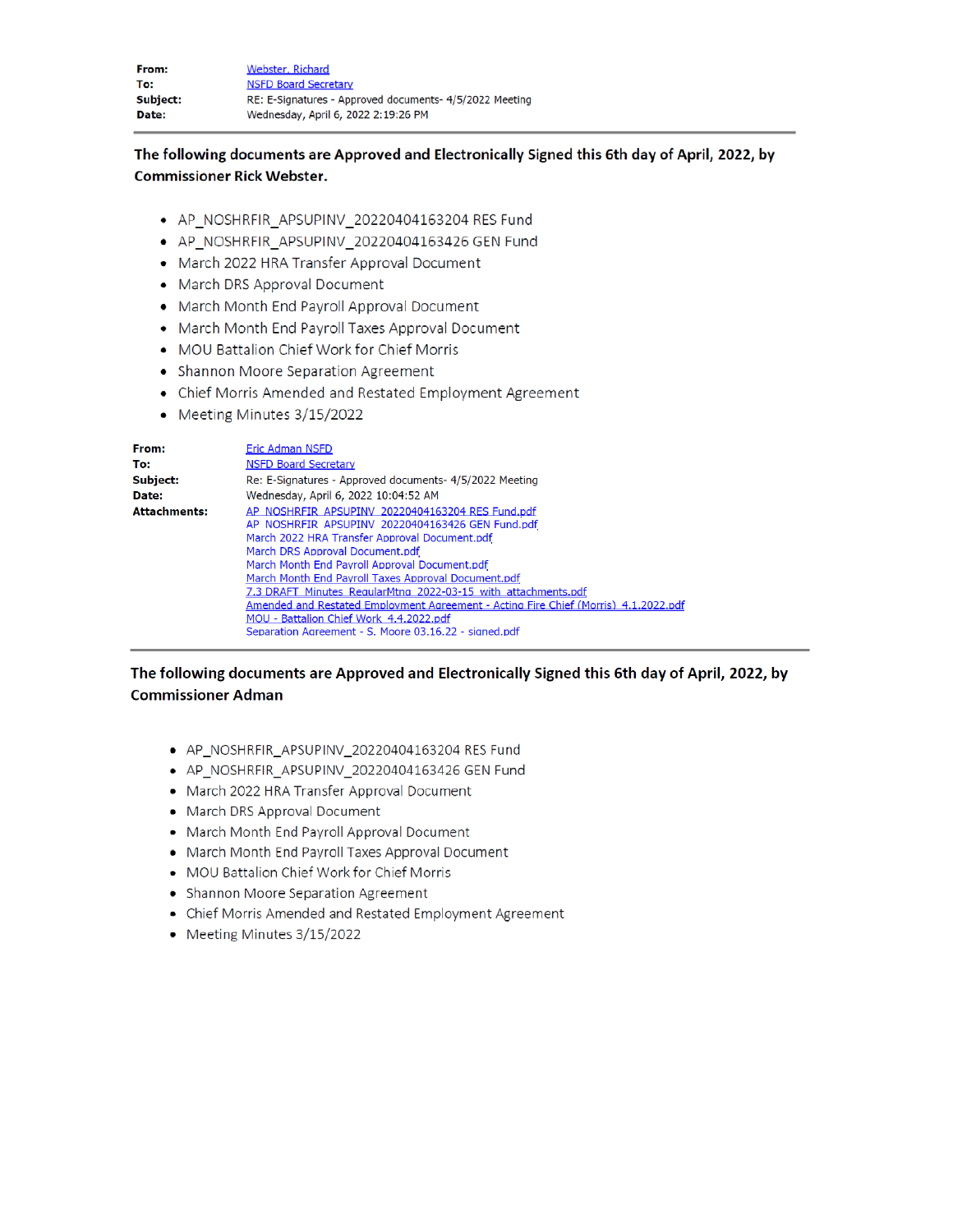| From:    | Wollum, Lisa                                            |
|----------|---------------------------------------------------------|
| To:      | <b>NSFD Board Secretary</b>                             |
| Subject: | RE: E-Signatures - Approved documents- 4/5/2022 Meeting |
| Date:    | Thursday, April 7, 2022 8:49:57 AM                      |

The following documents are approved and electronically signed this  $7<sup>th</sup>$  day of April, 2022, by Commissioner Wollum.

- AP\_NOSHRFIR\_APSUPINV\_20220404163204 RES Fund
- AP\_NOSHRFIR\_APSUPINV\_20220404163426 GEN Fund
- March 2022 HRA Transfer Approval Document
- March DRS Approval Document
- March Month End Payroll Approval Document
- March Month End Payroll Taxes Approval Document
- MOU Battalion Chief Work for Chief Morris
- Shannon Moore Separation Agreement
- Chief Morris Amended and Restated Employment Agreement
- Meeting Minutes 3/15/2022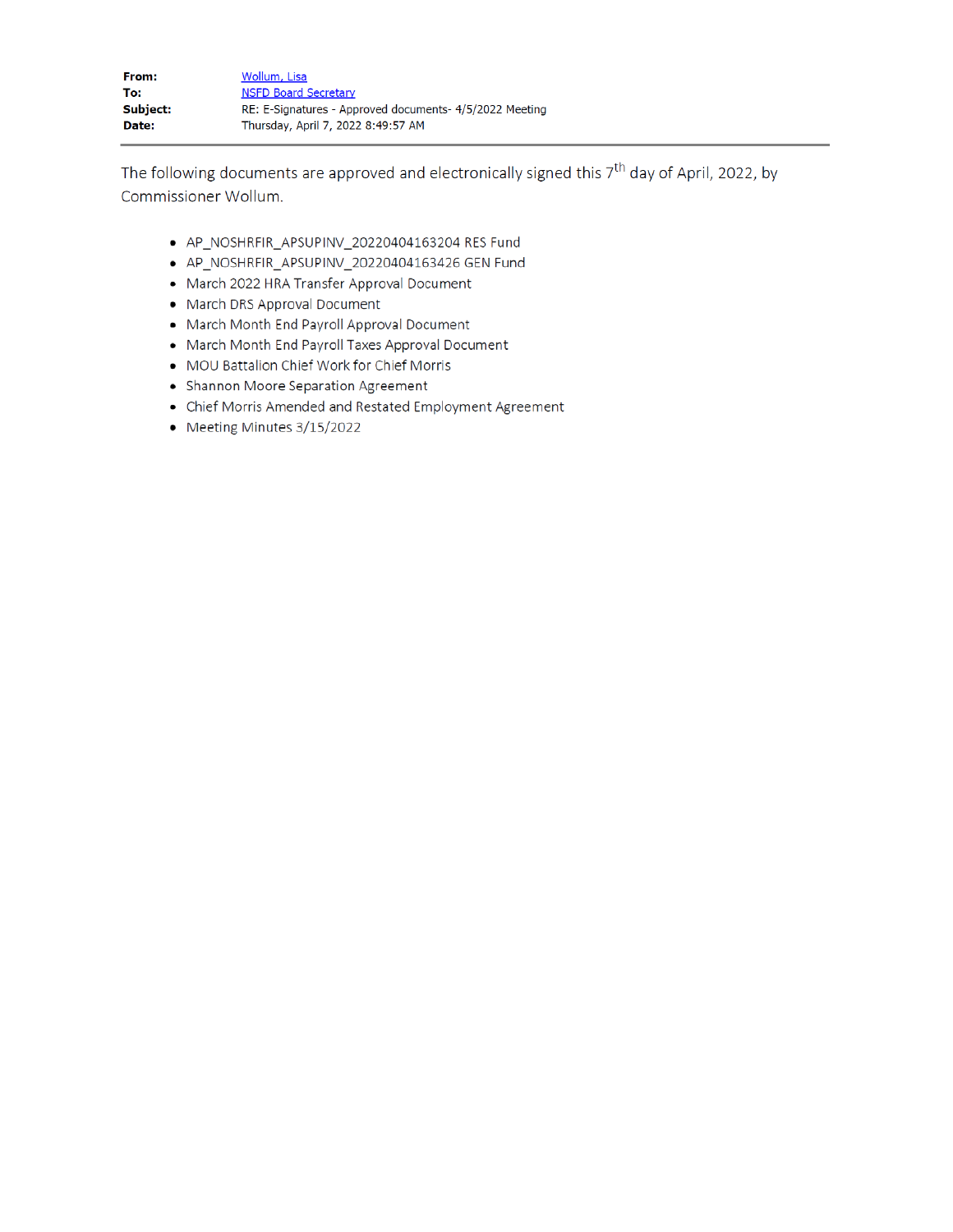

# **Northshore Fire Department Board of Commissioners**

Headquarters Station 7220 NE 181<sup>st</sup> Street, Kenmore, WA

# **Northshore Fire Department Board of Commissioners**

# **Regular Meeting Agenda**

Tuesday, March 15, 2022

5:00PM

Meeting held virtually, via Zoom

To provide public comment, please see instructions at the end of the agenda.

To attend this meeting live, click the link below and enter the ID & Password provided. A recording of this meeting will also be posted in AV Capture.

Join Zoom Meeting Online at:

<https://us02web.zoom.us/j/85044713997?pwd=dW1uWDFpNldPZ1dSSU1ZYy9LSXVQQT09>

Call in to Zoom Meeting at: (253) 215-8782

Meeting ID: 850 4471 3997

Passcode: 743608

## **I. Open Regular Northshore Board Meeting**

- 1.1 Roll Call
- **II. Public Comment**
	- 2.1 Public Comment
- **III. Approval of Agenda**
	- 3.1 Approval of the Meeting Agenda

## **IV. Executive Session**

To discuss collective bargaining, the planning or adopting the strategy or position to be taken during the course of collective bargaining, or reviewing a proposal made in negotiations pursuant to RCW 42.30.140(4), and to discuss with legal counsel representing the agency matters relating to litigation or potential litigation pursuant to RCW 42.30.110(1)(i).

## **V. Board Discussion and Possible Action Items**

- 5.1 Conversation with IAFF, Local 2459
- 5.2 Update from Chiefs on Battalion Chief position
- 5.3 Update from Blending Committees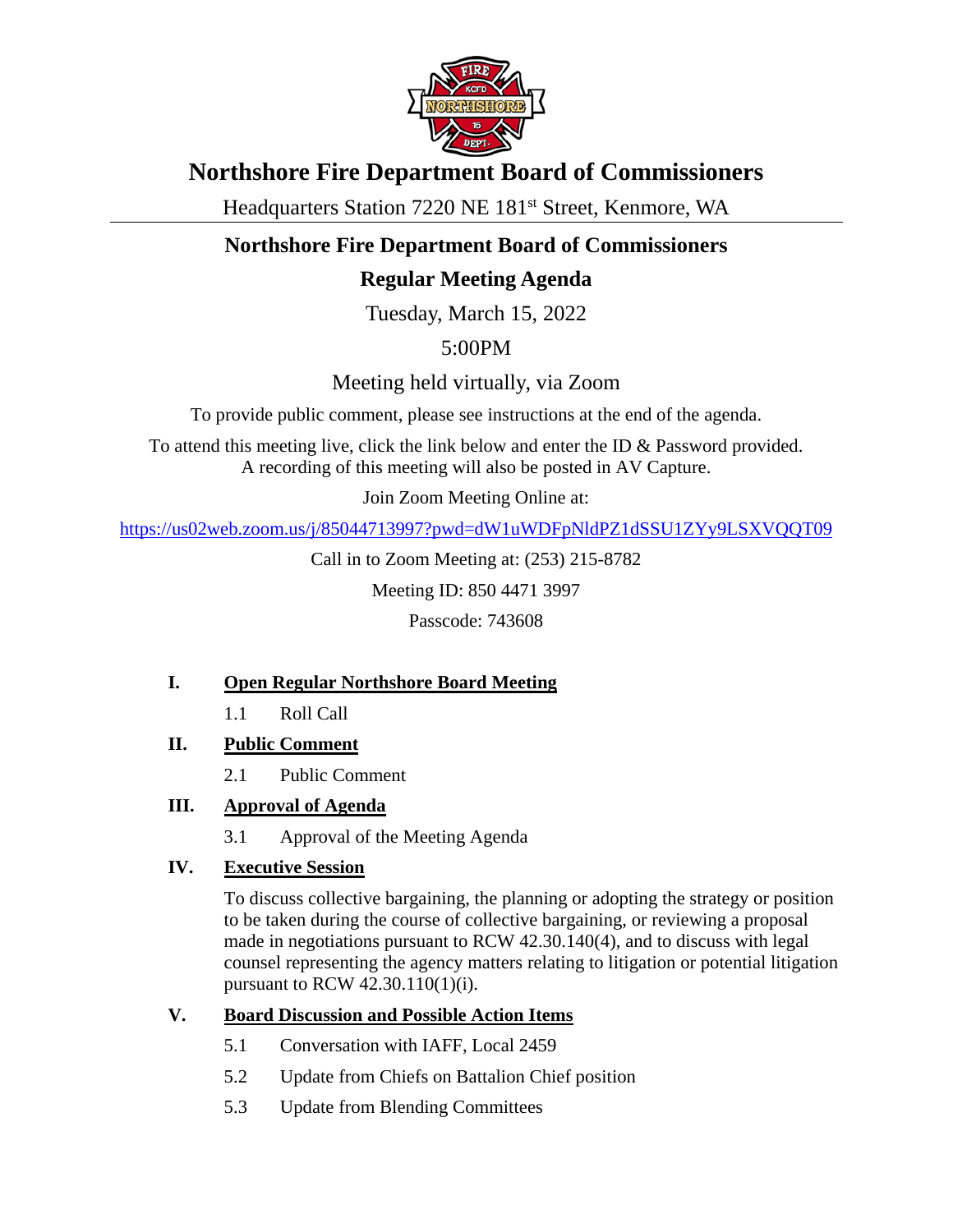

- 5.4 Update from Shoreline Fire Department Negotiation Team
- 5.5 Update from KCFD16 Administrative Activities Not Covered in Contract for Services Subcommittee
- 5.6 Name/Rebranding Discussion
- 5.7 Discussion of Return to In-person Meetings

### **VI. Board Resolutions**

None

#### **VII. Consent Agenda**

- 7.1 Vouchers
- 7.2 Meeting Minutes: Regular Meeting 3/1/2022, and Special Meeting 3/3/2022

#### **VIII. Reports**

- 8.1 Fire Chief Report
- 8.2 Commissioner Reports
- 8.3 Legal Counsel Report

### **IX. Upcoming Board Agendas**

9.1 Setting of Future Meeting Agenda(s)

#### **Adjournment**

Next Regular Meeting: Tuesday, April 5<sup>th</sup>, 2022 at 5:00 PM

#### **Public Comment Procedures for Virtual Meetings:**

Individuals wishing to comment may comment by appearing at the virtual meeting and "raising their hand" or the equivalent. The chair shall recognize those persons and provide them the opportunity to comment. Three minutes are allowed for comment.

If you wish to provide written public comment, you may do so by submitting a written statement to **boardsecretary@northshorefire.com**. Any comments received up to one hour before the posted meeting time, will be read during the public comment period.

To ensure your written comments are received and read at the proper meeting, your email must include:

- Date & Time of the meeting your comments are intended for
- Your name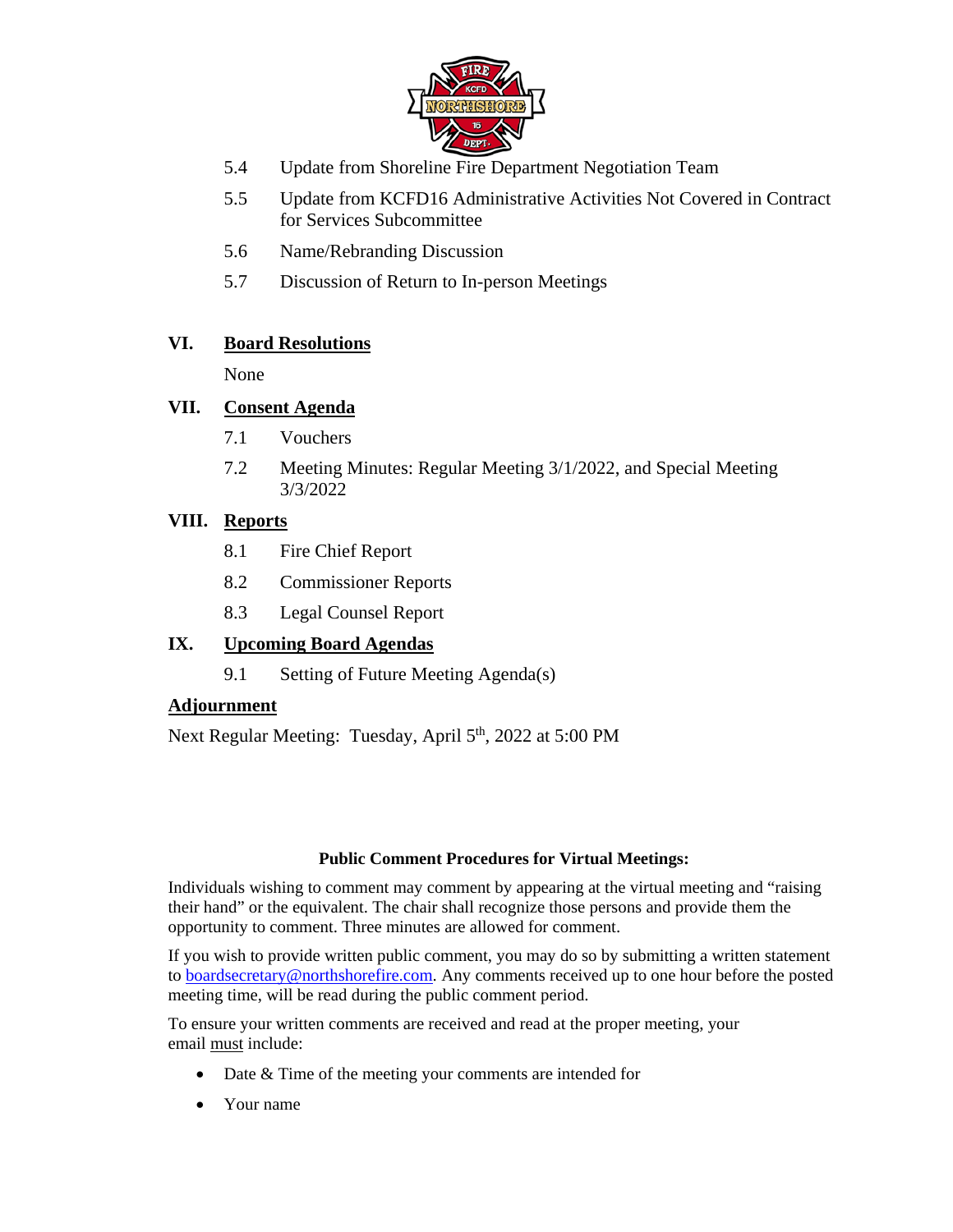

- Whether or not you live in the city limits of Lake Forest Park or Kenmore
- Agenda Item and/or subject your comments refer to

Emails without this information may not be read at the meeting. And, in accordance with normal procedure, messages of an overly repetitive or inappropriate (vulgarity) nature may be declined to be read at the discretion of the meeting Chair.

Please check the District's **AV Capture** for the most up-to-date information about individual meetings.

Questions? Email Board Secretary Amy Oakley at **boardsecretary@northshorefire.com**.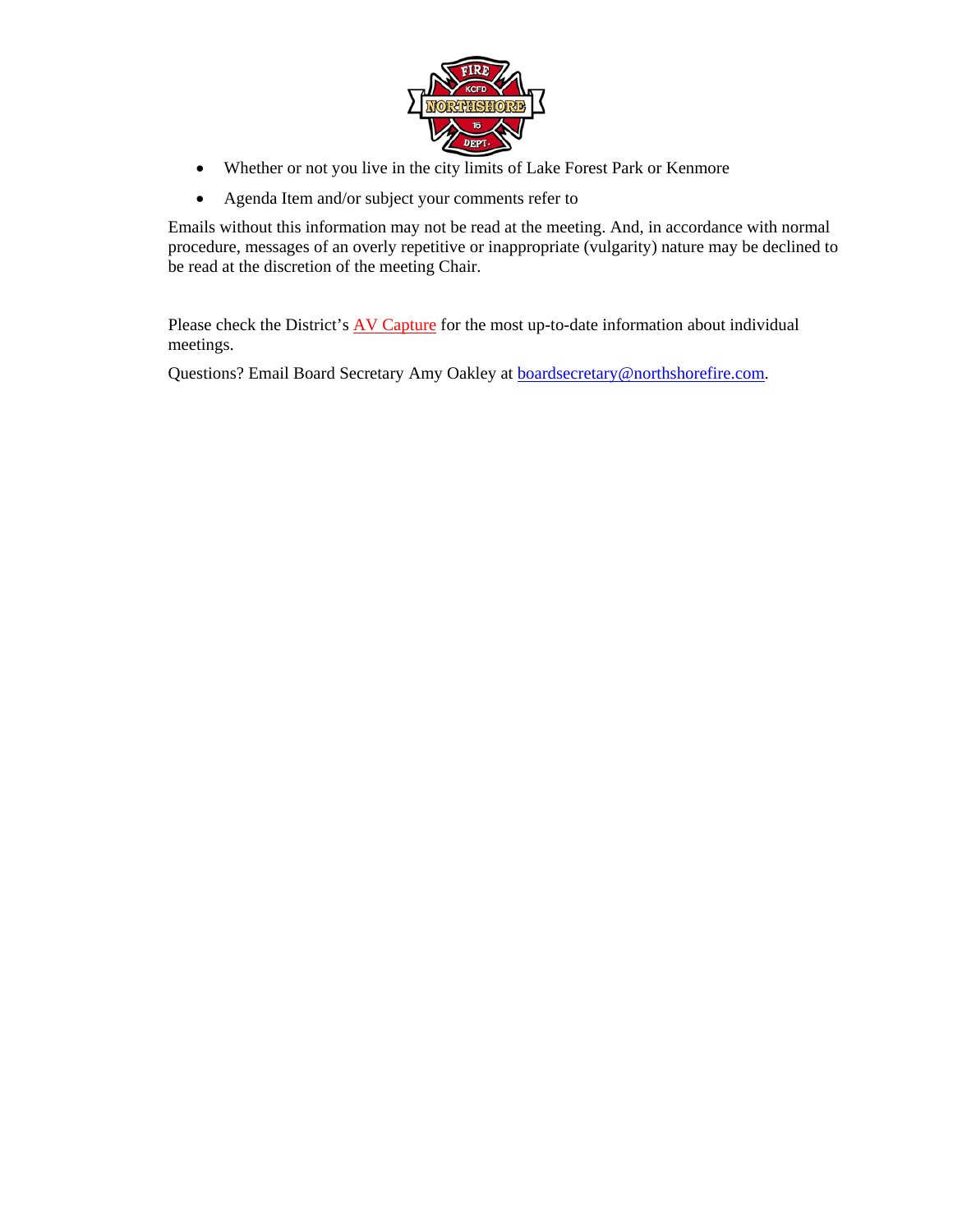## **WARRANT/CHECK REGISTER**

03/23/2022 To: 03/23/2022 Page:

Northshore Fire Department **Time:** 16:54:54 Date: 03/11/2022

| I |
|---|
|   |
|   |

| Trans Date |            | <b>Type</b> | Acct $#$                     | War $#$  | Claimant                                      | Amount Memo |                                                                                                                 |
|------------|------------|-------------|------------------------------|----------|-----------------------------------------------|-------------|-----------------------------------------------------------------------------------------------------------------|
| 387        | 03/23/2022 | Claims      | 1                            | 0        | <b>BOAT LIFTS INTERNATIONAL</b>               |             | 10,314.17 Boat Docks for new Watercraft                                                                         |
| 388        | 03/23/2022 | Claims      | 1                            | 0        | <b>CENTURY LINK</b>                           |             | 64.74 Phones - St 57                                                                                            |
| 389        | 03/23/2022 | Claims      | 1                            | 0        | EASTSIDE PUBLIC SAFETY COMM.                  |             | 489.44 March 2022 - Maintenance                                                                                 |
|            |            |             |                              |          | <b>AGENCY</b>                                 |             | Agreement                                                                                                       |
| 390        | 03/23/2022 | Claims      | 1                            | $\Omega$ | EASTSIDE PUBLIC SAFETY COMM.<br><b>AGENCY</b> |             | 1,061.55 March 2022 - Radio Access Fees                                                                         |
| 391        | 03/23/2022 | Claims      | 1                            | 0        | <b>FINISHING TOUCHES</b><br>LANDSCAPING       |             | 6,149.20 Landscaping - St 57                                                                                    |
| 392        | 03/23/2022 | Claims      | 1                            | 0        | <b>FISHERIES SUPPLY</b>                       |             | 4.325.67 Inflatable PFDs                                                                                        |
| 393        | 03/23/2022 | Claims      | 1                            | 0        | FROULA ALARM SYSTEMS, INC                     |             | 1,074.21 Annual Inspections - St 51                                                                             |
| 394        | 03/23/2022 | Claims      | 1                            | 0        | FROULA ALARM SYSTEMS, INC                     |             | 1,142.47 Annual Inspections - St 57                                                                             |
| 395        | 03/23/2022 | Claims      | 1                            | 0        | <b>IMS ALLIANCE</b>                           |             | 101.84 Nametags                                                                                                 |
| 396        | 03/23/2022 | Claims      | 1                            | 0        | KING COUNTY FINANCE                           |             | 1,591.24 2021 Primary Election Voters<br>Pamphlets                                                              |
| 397        | 03/23/2022 | Claims      | 1                            | 0        | KING COUNTY FINANCE                           |             | 1,867.00 Feb 2022 - I-Net                                                                                       |
| 398        | 03/23/2022 | Claims      | 1                            | 0        | KING COUNTY TREASURY                          |             | 563.61 2022 Property Tax - St 57                                                                                |
| 399        | 03/23/2022 | Claims      | 1                            | 0        | KING COUNTY TREASURY                          |             | 9,094.33 2022 Property Taxes - St 51                                                                            |
| 400        | 03/23/2022 | Claims      | 1                            | 0        | KING COUNTY TREASURY                          |             | 743.37 2022 Property Taxes - St 54                                                                              |
| 401        | 03/23/2022 | Claims      | 1                            | 0        | KROESEN'S, INC.                               |             | 882.12 Ford - Class B - Pants / Boots                                                                           |
| 402        | 03/23/2022 | Claims      | 1                            | 0        | KROESEN'S, INC.                               |             | 164.05 Hansson - Replacement Pants                                                                              |
| 403        | 03/23/2022 | Claims      | 1                            | 0        | L. N. CURTIS & SONS                           |             | 536.29 Recruit Bunker Gear - Boots                                                                              |
| 404        | 03/23/2022 | Claims      | 1                            | 0        | LINDE GAS & EQUIPMENT INC.                    |             | 36.61 Oxygen                                                                                                    |
| 405        | 03/23/2022 | Claims      | 1                            | 0        | <b>NORCOM</b>                                 |             | 14,571.60 Feb 2022 - IT Services                                                                                |
| 406        | 03/23/2022 | Claims      | 1                            | 0        | <b>NORCOM</b>                                 |             | 53,145.67 2nd Quarter 2022                                                                                      |
| 407        | 03/23/2022 | Claims      | 1                            | 0        | NORTHSHORE UTILITY DISTRICT<br>(NUD)          |             | 7,540.56 Feb 2022 - Fuel & Maintenance                                                                          |
| 408        | 03/23/2022 | Claims      | 1                            | 0        | PACIFIC OFFICE AUTOMATION                     |             | 60.75 Copier - Meter Reading                                                                                    |
| 409        | 03/23/2022 | Claims      | 1                            | 0        | PACIFIC OFFICE AUTOMATION                     |             | 22.99 Copier - Meter Reading                                                                                    |
| 410        | 03/23/2022 | Claims      | 1                            | 0        | PSR MECHANICAL                                |             | 3,921.98 HVAC Service - St 51                                                                                   |
| 411        | 03/23/2022 | Claims      | 1                            | 0        | REPUBLIC SERVICES #172                        |             | 411.82 Garbage / Recycle Pick up - St 51                                                                        |
| 412        | 03/23/2022 | Claims      | 1                            | 0        | REPUBLIC SERVICES #172                        |             | 161.87 Garbage Pickup - St 57                                                                                   |
| 413        | 03/23/2022 | Claims      | 1                            | 0        | <b>STERICYCLE</b>                             |             | 20.72 Bio Hazard Disposal                                                                                       |
| 414        | 03/23/2022 | Claims      | 1                            | 0        | UNITED PARCEL SERVICE                         |             | 15.00 Shipping                                                                                                  |
| 415        | 03/23/2022 | Claims      | 1                            | 0        | UNITED PARCEL SERVICE                         |             | 13.98 Shipping                                                                                                  |
| 416        | 03/23/2022 | Claims      | 1                            |          | 0 US BANK                                     |             | 981.99 Charges for Card Ending 5507<br>4689 6729                                                                |
| 417        | 03/23/2022 | Claims      | 1                            | 0        | <b>VERIZON BUSINESS</b>                       |             | 728.03 Phones - VOIP - St 51                                                                                    |
| 418        | 03/23/2022 | Claims      | 1                            | 0        | <b>VERIZON WIRELESS</b>                       |             | 46.25 Suppression Cell Phones                                                                                   |
| 419        | 03/23/2022 | Claims      | 1                            | 0        | <b>VERIZON WIRELESS</b>                       |             | 924.56 Smart Phones                                                                                             |
| 420        | 03/23/2022 | Claims      | 1                            | 0        | WALTER E NELSON CO OF<br><b>WESTERN WA</b>    |             | 1,296.96 Janitorial Supplies                                                                                    |
| 422        | 03/23/2022 | Payroll     | 1                            | 0        | WASHINGTON NATIONAL INS CO                    |             | 30.60 Pay Cycle(s) 02/28/2022 To<br>02/28/2022 - CONSECO; Pay<br>Cycle(s) 03/15/2022 To<br>03/15/2022 - CONSECO |
| 421        | 03/23/2022 | Claims      | 1                            | 0        | WESTLAKE HARDWARE                             |             | 154.03 Wall Board Kit / Station Mixed<br>Fuel & Maintenance Equipment                                           |
| 423        | 03/23/2022 | Payroll     | 1                            | 0        | WSCFF EMPLOYEE BENEFIT                        |             | 8,800.00 Pay Cycle(s) 02/28/2022 To<br>02/28/2022 - MERP1                                                       |
|            |            |             | 001 General Fund 10-016-0010 |          |                                               | 133,051.27  |                                                                                                                 |
|            |            |             |                              |          |                                               |             | -Claims:<br>124,220.67                                                                                          |

133,051.27 Payroll: 8,830.60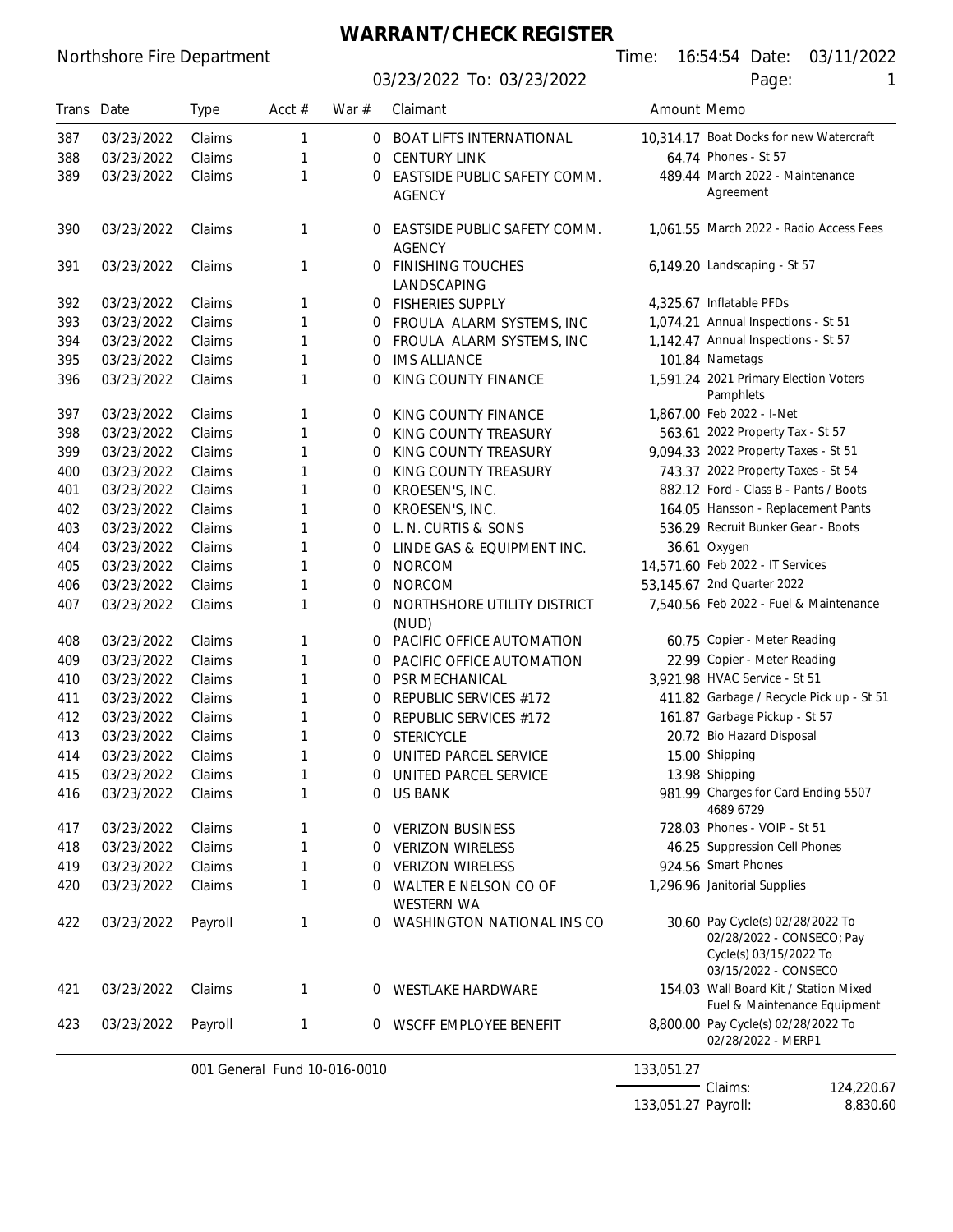## **WARRANT/CHECK REGISTER**

## Northshore Fire Department Northshore Fire Department Communication Communication Communication Communication 03/23/2022 To: 03/23/2022 Page: 1 Trans Date Type Acct # War # Claimant Trans Date Amount Memo 384 03/23/2022 Claims 4 0 ALFRED J BAKER 6,916.46 LEOFF I 385 03/23/2022 Claims 4 0 GARY PEDERSEN 701.00 LEOFF I 386 03/23/2022 Claims 4 0 TOM TAYLOR 537.51 LEOFF I 004 Reserve Fund 10-016-6010 8,154.97 Claims: 8,154.97 8,154.97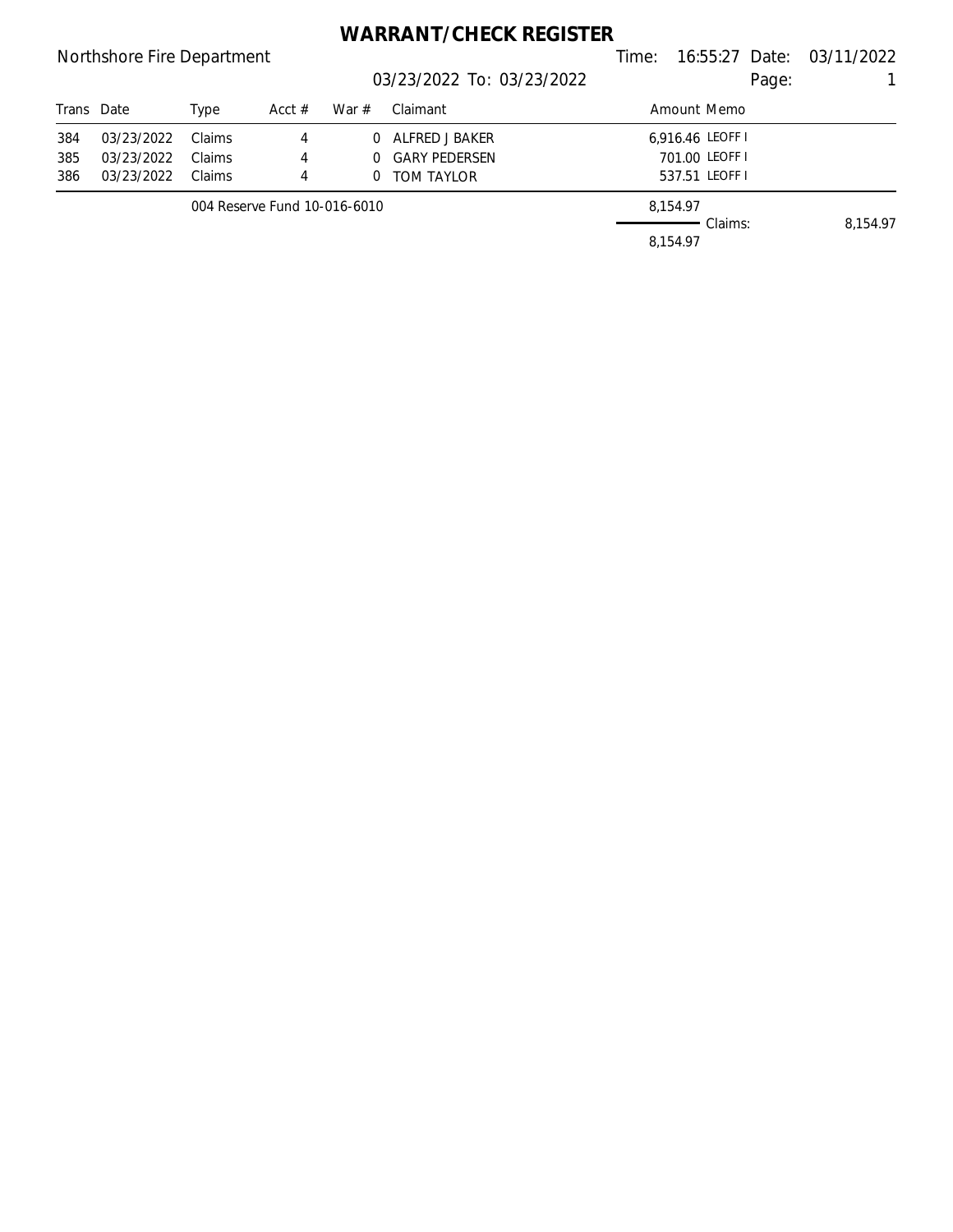

**BUSINESS: 425-354-1780 FAX: 425-354-1781**

**MINUTES March 1, 2022**

### **REGULAR MEETING BOARD OF COMMISSIONERS**

#### **at Northshore Fire Department's Headquarters Station 51**

**Virtual Meeting via Zoom**

#### **I. OPEN REGULAR NORTHSHORE MEETING**

1.1 Roll Call

Chair Josh Pratt called the meeting to order at 5:00 PM.

Persons in attendance were Commissioners Eric Adman, Josh Pratt, Tyler Byers, Rick Webster and Lisa Wollum. Also present was Chief Mike Morris, Chief Matt Cowan, Legal Counsel Matt Paxton, Board Secretary Amy Oakley, and 10 members of the public.

#### **II. PUBLIC COMMENT**

2.1 No public comments.

#### **III. APPROVAL OF THE AGENDA**

#### **3.1** *Commissioner Webster moved to adopt the agenda as presented. Commissioner Byers seconded. The motion passed unanimously.*

#### **IV. EXECUTIVE SESSION**

The Board moved into Executive Session at 5:04PM until 5:24PM to discuss collective bargaining, the planning or adopting the strategy or position to be taken during the course of collective bargaining, or reviewing a proposal made in negotiations pursuant to RCW 42.30.140(4), and to discuss with legal counsel representing the agency matters relating to litigation or potential litigation pursuant to RCW 42.30.110(1)(i), and to consider, with legal counsel available, information regarding the infrastructure and security of computer and telecommunications networks to the extent that specific system vulnerabilities are identified, and other information that if made public may increase the risk to the confidentiality, integrity, or availability of agency security pursuant to RCW 42.30.110(1)(a)(ii). The Board extended the Executive Session by 15 minutes and again by 5 minutes. The Board moved back into open session at 5:46PM.

#### **V. BOARD DISCUSSION AND POSSIBLE ACTION ITEMS**

- 5.1 Conversation with IAFF, Local 2459
	- o No comments.
- 5.2 A157 Peak Hour Air Car Discussion
	- o Chief Morris discussed the replacement schedule for Aid Cars.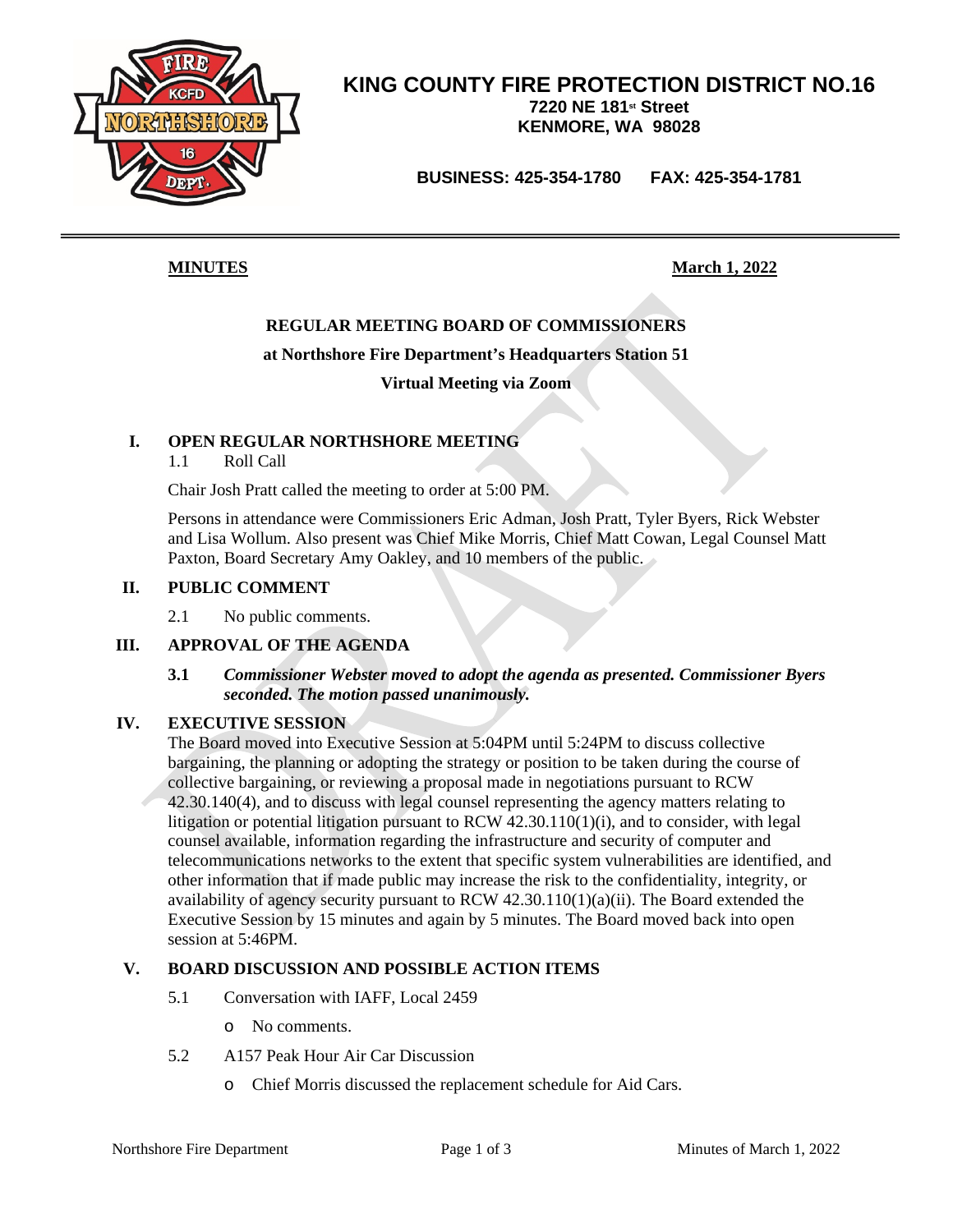- 5.3 Shoreline Fire Department Negotiation Team Update
	- o Commissioner Webster and Chief Cowan provided an update on the ILA Contract for Service progress.
	- o The Team will meet again in two days.
- 5.4 KCFD16 Administrative Activities Not Covered in Contract for Services Subcommittee update
	- o Commissioner Webster updated the Board on the progress of the subcommittee.
	- o The subcommittee will report the status of administrative items at the next regular meeting.
- 5.5 North King County Training Consortium (NKCTC) Leadership Discussion
	- o Chief Morris provided an update on the membership of NKCTC, and Eastside Fire and Rescue's notification to leave the NKCTC.
	- o The Board discussed the status of the NKCTC membership.

#### **VI. BOARD RESOLUTIONS**

6.1 None

#### **VII. CONSENT AGENDA**

- 7.1 Vouchers
	- o The General Fund Vouchers totaled \$ 109,796.25
	- o The Reserve Fund Vouchers totaled \$ 2,388.89
- 7.2 Commissioner Compensation
- 7.3 Meeting Minutes: 2/15/2022 and 2/17/2022

#### *Commissioner Webster moved to accept the consent agenda as presented. Commissioner Wollum seconded. The motion passed unanimously.*

#### **VIII. REPORTS**

- 8.1 Fire Chief Report
	- o Chief Morris thanked the NSFD administrative staff and Battalion Chiefs for their efforts to coordinate with Shoreline Fire Department.
	- o Chief Morris announced the retirements of Battalion Chief Doug Knight, Battalion Chief Jeff Tagart, Firefighter Tyler Williams, and Firefighter Brian Gilbert effective March 1<sup>st</sup> and acknowledged the many years of experience and dedication to the department by these individuals. A celebration is being planned for the near future.
	- o Chief Morris updated the Board on Battalion Chief promotional interviews.
- 8.2 Commissioner Reports
	- o None
- 8.3 Legal Counsel Reports
	- o Matt Paxton updated the Board on State of Washington masking requirements and Open Public Meeting requirements.

#### **IX. UPCOMING BOARD AGENDAS**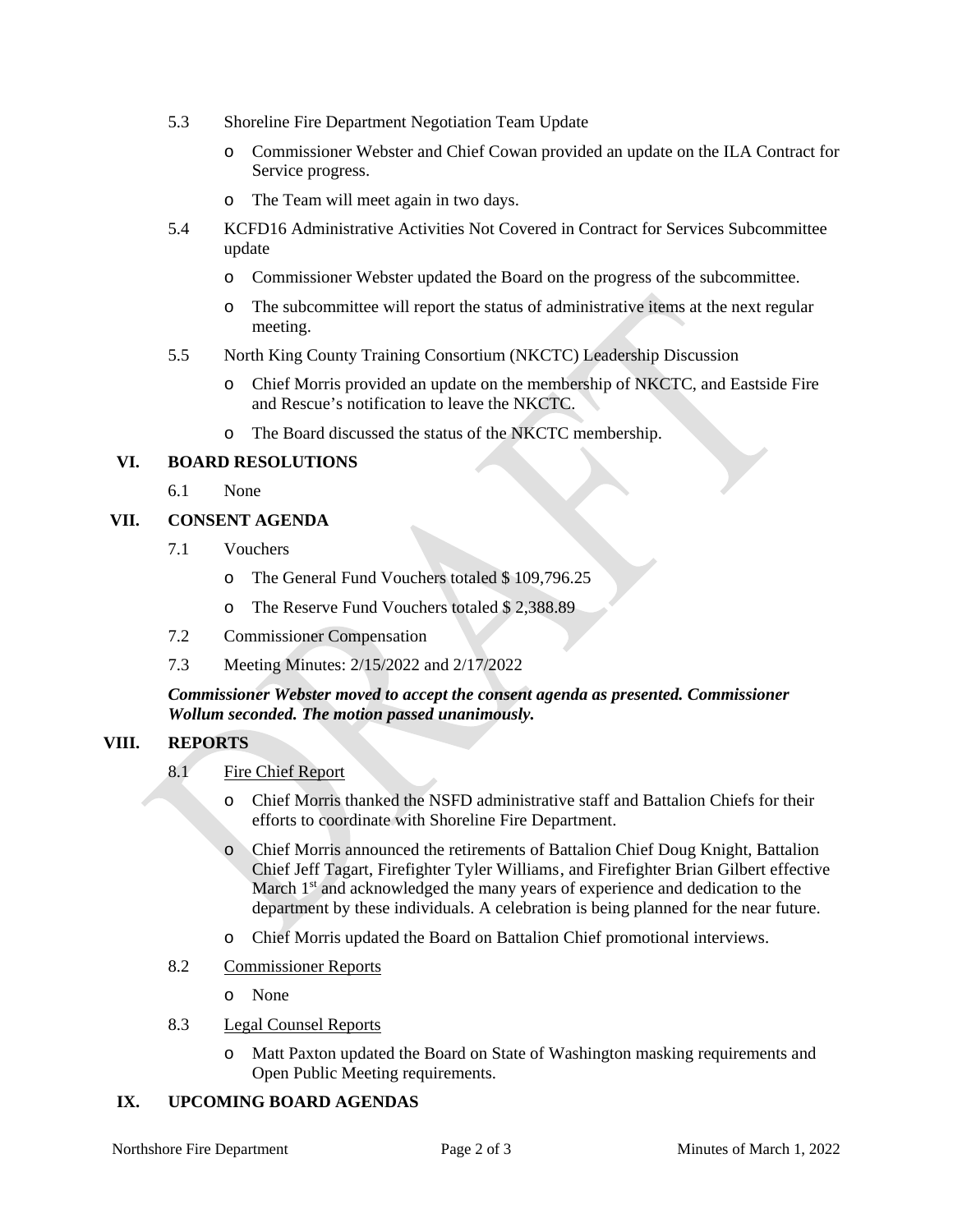9.1 Setting of Future Meeting Agenda(s)

In addition to the standard items, the March  $15<sup>th</sup>$  agenda will include an update on Contract for Services Negotiation Team, update on Administrative Activities subcommittee, Discussion of return to in-person meetings.

#### **ADJOURNMENT**

The meeting adjourned at 6:20PM

#### **NEXT MEETING DATE**

The next regular Board of Commissioners meeting is scheduled for March 15, 2022, at 5:00PM.

Attachments: Agenda, Vouchers, Commissioner Compensation, Minutes 2/15/22 & 2/17/22, Chiefs Report.

#### **BOARD OF COMMISSIONERS**

**ERIC ADMAN**, Member

**JOSH PRATT,** Member

**TYLER BYERS**, Member

**RICK WEBSTER,** Member

**LISA WOLLUM**, Member

**ATTEST**

**Amy Oakley,** Secretary

King County Fire Protection District No. 16

Adopted at a Regular Meeting of the Board of Commissioners on March 15th, 2022

Northshore Fire Department Page 3 of 3 Minutes of March 1, 2022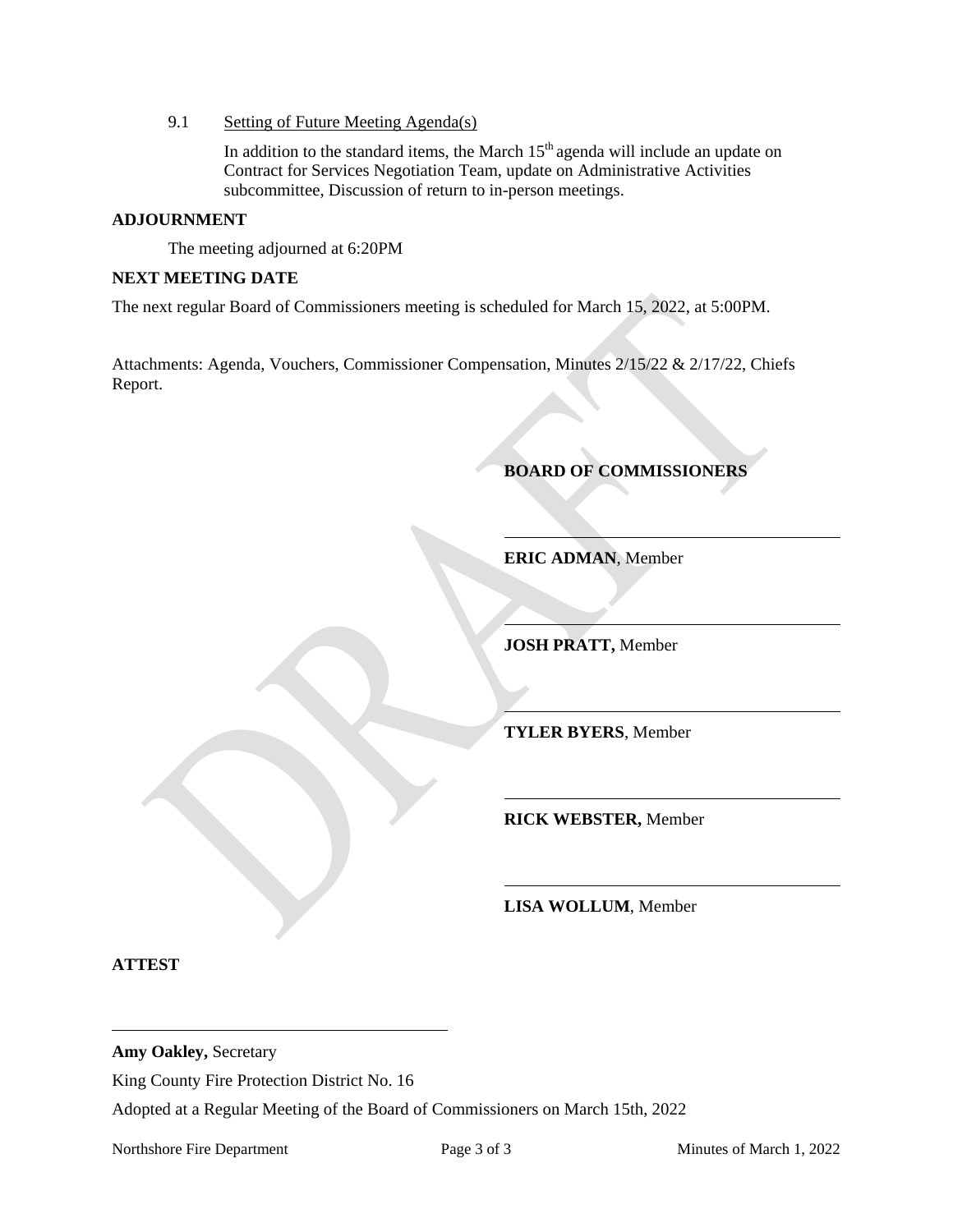

**BUSINESS: 425-354-1780 FAX: 425-354-1781**

**MINUTES March** 3, 2022

### **SPECIAL MEETING BOARD OF COMMISSIONERS**

#### **at Northshore Fire Department's Headquarters Station 51**

**Virtual Meeting via Zoom**

#### **I. OPEN SPECIAL NORTHSHORE MEETING**

1.1 Roll Call

Chair Josh Pratt called the meeting to order at 5:00 PM.

Persons in attendance were Commissioners Eric Adman, Josh Pratt, Tyler Byers, Rick Webster and Lisa Wollum. Also present was Chief Mike Morris, Legal Counsel Matt Paxton, Board Secretary Amy Oakley, and 3 members of the public.

#### **II. PUBLIC COMMENT**

2.1 No public comments.

#### **III. APPROVAL OF THE AGENDA**

#### **3.1** *Commissioner Webster moved to adopt the agenda as presented. Commissioner Byers seconded. The motion passed unanimously.*

#### **IV. EXECUTIVE SESSION**

The Board moved into Executive Session at 5:03PM until 5:18PM to discuss with legal counsel representing the agency matters relating to litigation or potential litigation pursuant to RCW 42.30.110(1)(i). The Board moved back into open session at 5:18PM.

#### **V. BOARD DISCUSSION AND POSSIBLE ACTION ITEMS**

- 5.1 Administrative Staff Discussion
	- o No discussion or action.
- 5.2 Aid Car Replacement Discussion
	- o Chief Morris updated the Board on discussion with Shoreline Chief Cowan and recommended the purchase of two replacement aid cars.

*Commissioner Webster moved to authorize Chief Morris to move ahead with the purchase of two aid cards. Commissioner Wollum seconded. The motion passed unanimously.*

#### **VI. UPCOMING BOARD AGENDAS**

6.1 Setting of Future Meeting Agenda(s)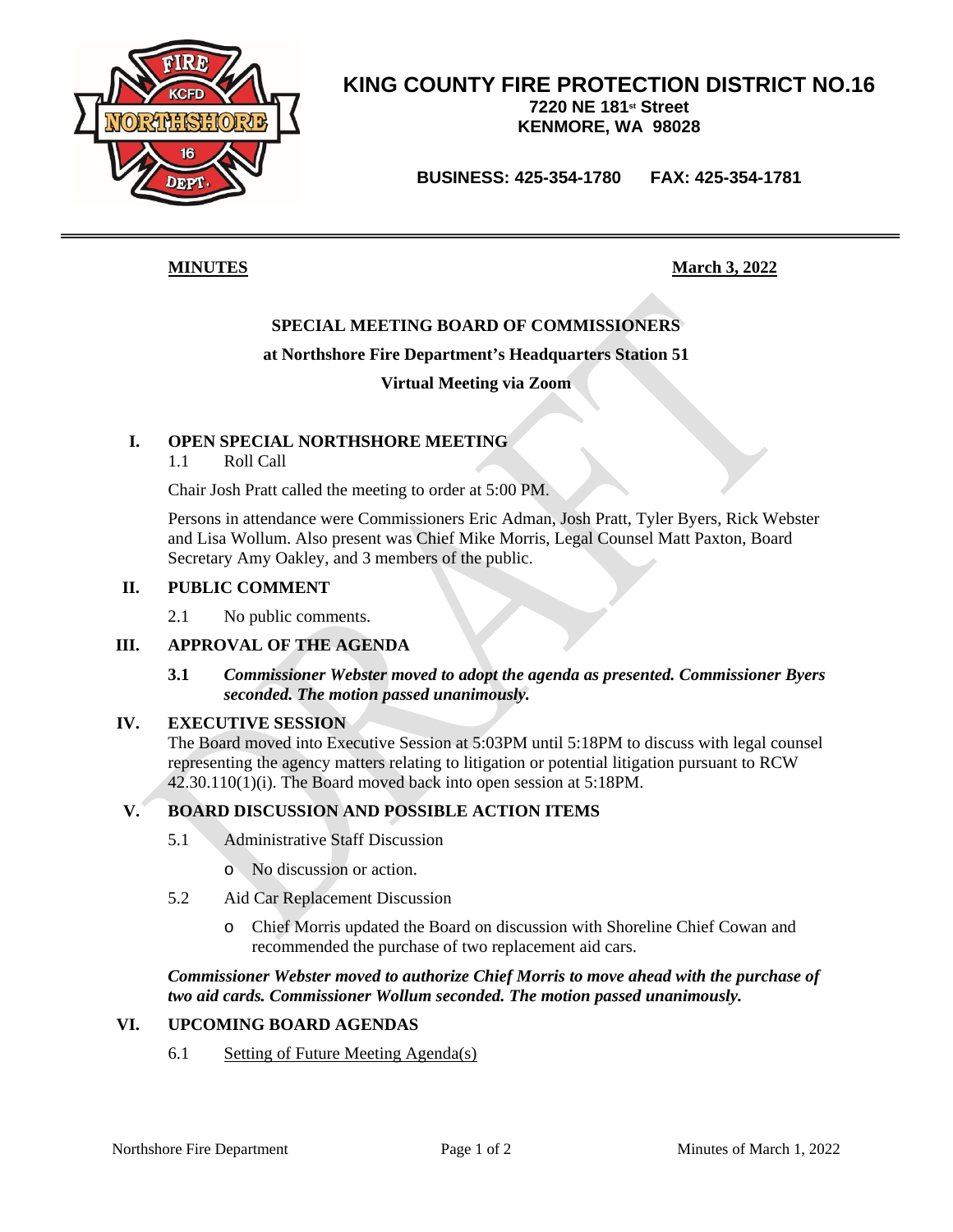In addition to the standard items, the March  $15<sup>th</sup>$  agenda will include an update on Contract for Services Negotiation Team, update on Administrative Activities subcommittee, Discussion of return to in-person meetings.

#### **ADJOURNMENT**

The meeting adjourned at 5:22PM

#### **NEXT MEETING DATE**

The next regular Board of Commissioners meeting is scheduled for March 15, 2022, at 5:00PM.

Attachments: Agenda

**BOARD OF COMMISSIONERS**

**ERIC ADMAN**, Member

**JOSH PRATT,** Member

**TYLER BYERS**, Member

**RICK WEBSTER,** Member

**LISA WOLLUM**, Member

**ATTEST**

**Amy Oakley,** Secretary

King County Fire Protection District No. 16

Adopted at a Regular Meeting of the Board of Commissioners on March 15th, 2022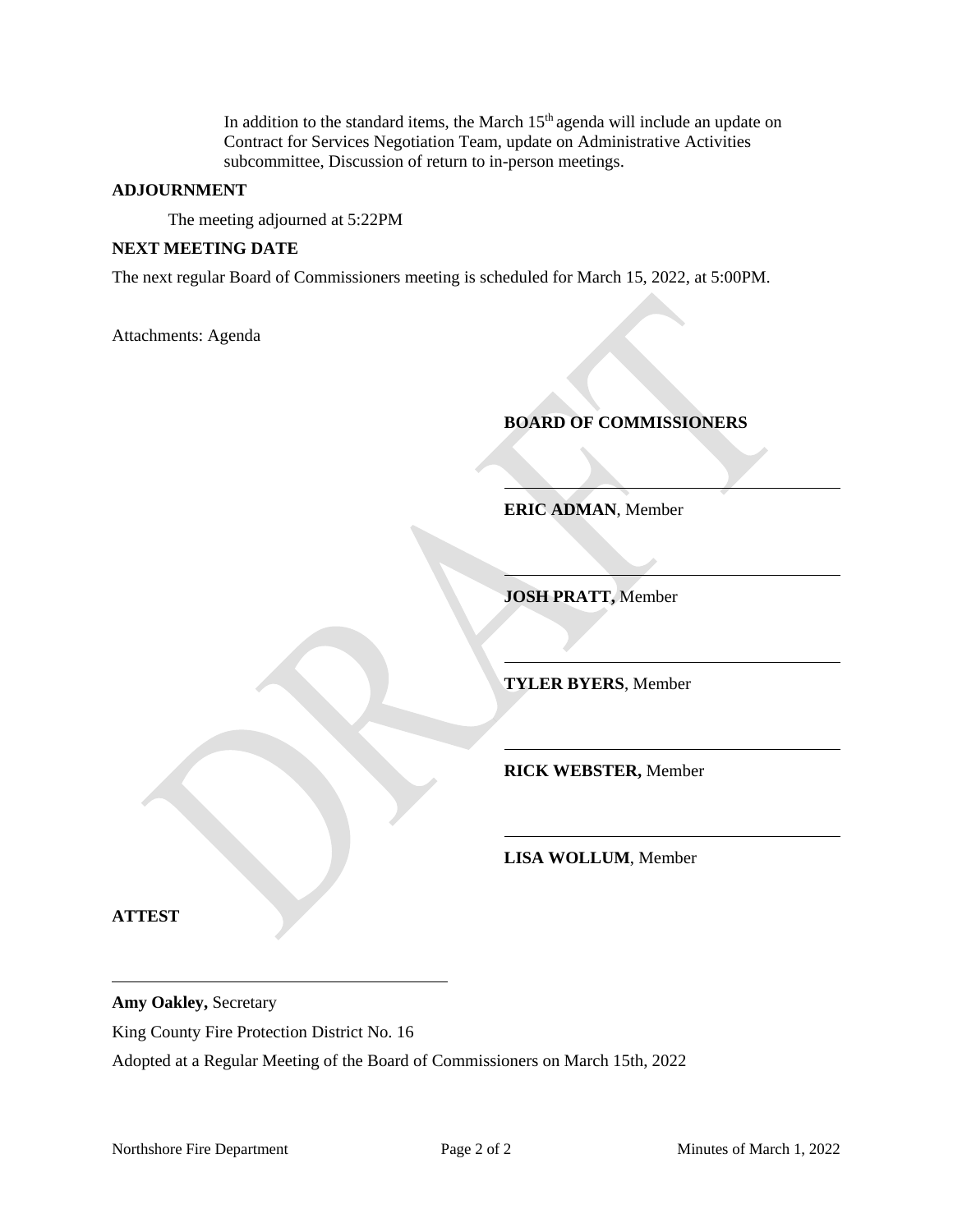

**BUSINESS: 425-354-1780 FAX: 425-354-1781**

- DATE: March 14, 2022
- TO: Board of Fire Commissioners
- FR: Interim Fire Chief
- RE: Chief's Report for 3/15/2022 meeting

Personnel, Operations, Facilities, Community

#### **Personnel**

- 1. Promotions during the month of March, 2022:
	- 1. Battalion Chief John Burrow
	- 2. Battalion Chief Anders Hansson
	- 3. Captain Brian Ford
	- 4. Lieutenant Travis Ross
	- 5. Lieutenant Joe Heilman

#### **Operations**

- 1. Meetings held:
	- a. Administrative staff.
	- b. Labor/Management, weekly discussions.
	- c. King County EMS and Public Health for covid briefing x 2.
	- d. Shoreline Chief and Deputy Chief's to discuss transition, ongoing.
	- e. Joint Executive Team meeting/Officer meeting with Shoreline.
	- f. ILA Negotiations Committee with Commissioner Webster and Attorney Paxton.
- 2. Fire Benefit appeals deadline of March 4<sup>th</sup> has passed.

#### **Facilities**

- 1. Zeb Middleton researching security system updates and retro-fit for Northshore Stations and integration into Shoreline's system.
- 2. Station 57 landscape work scheduled for April/May completion.
- 3. We are working with the City of LFP to obtain a permit for easement curbing along the Brookside Blvd sidewalk.
- 4. ABC Hansson will procure three quotes for a new HVAC/Mitsubishi split system for Station 57.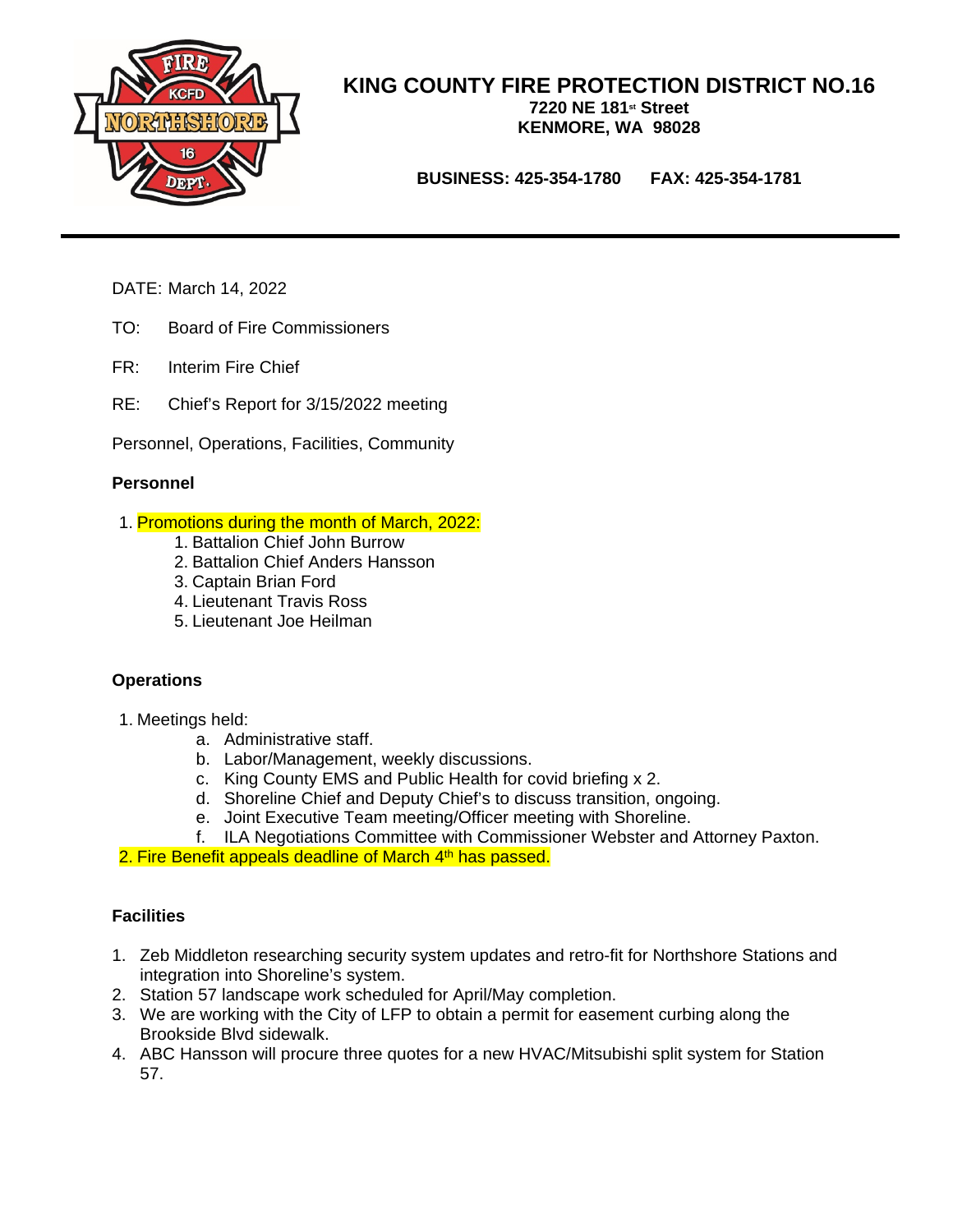#### **Community**

1. Station 51 has re-opened for community engagement and reduced station tours.

## **COVID-19 UPDATE 3/14/2022**

- 1. King County 364,953 total cases, 11,101 hospitalizations and 2,551 fatalities. 1,319 new cases in the last 7 days, showing a 31% decrease, 5 daily average hospitalizations, showing a 31% decrease, and 3 daily fatalities, a 44% decrease over the last 14 days.
- 2. Kenmore 3,056 total cases, 95 hospitalizations and 21 fatalities. Kenmore has experienced 12 new cases in the previous 7 days equating to an 45% decrease, 0 new hospitalization and no new fatalities.
- 3. LFP 1,562 total cases, 32 hospitalizations and 6 fatalities. LFP has experienced 5 new cases in the previous 7 days equating to a 50% decrease, 0 new hospitalization and no fatalities.
- 4. King County residents who have at least one vaccination:
	- a. 96.6% ages 16 and older.
	- b. 95.8% ages 12 and older.
	- c. 92.5% ages 5 and older.
	- d. 80.1% people who have completed their vaccine series.
- 5. Community Level:
	- a. Current Low Transmission level.
	- b. Decreasing trend in the number of hospitalizations in the last 14 days.
	- c. Decreasing trend in the number of fatalities related to Covid-19 over the last 14 days.

**Northshore Fire Department** has removed the mask mandate as well as the Point of Care Testing requirement per King County and Dr Rhea guidelines.

#### **TRAINING UPDATE**

1. NKCTC Operations Chiefs meeting is scheduled for 3/15/22.

#### **FIRE PREVENTION**

- **1.** Company inspections are back to full implementation and crews are engaging with the community.
- **2.** FPS Booth continues to integrate with Shoreline operating within the current ILA as well as planning for full integration.